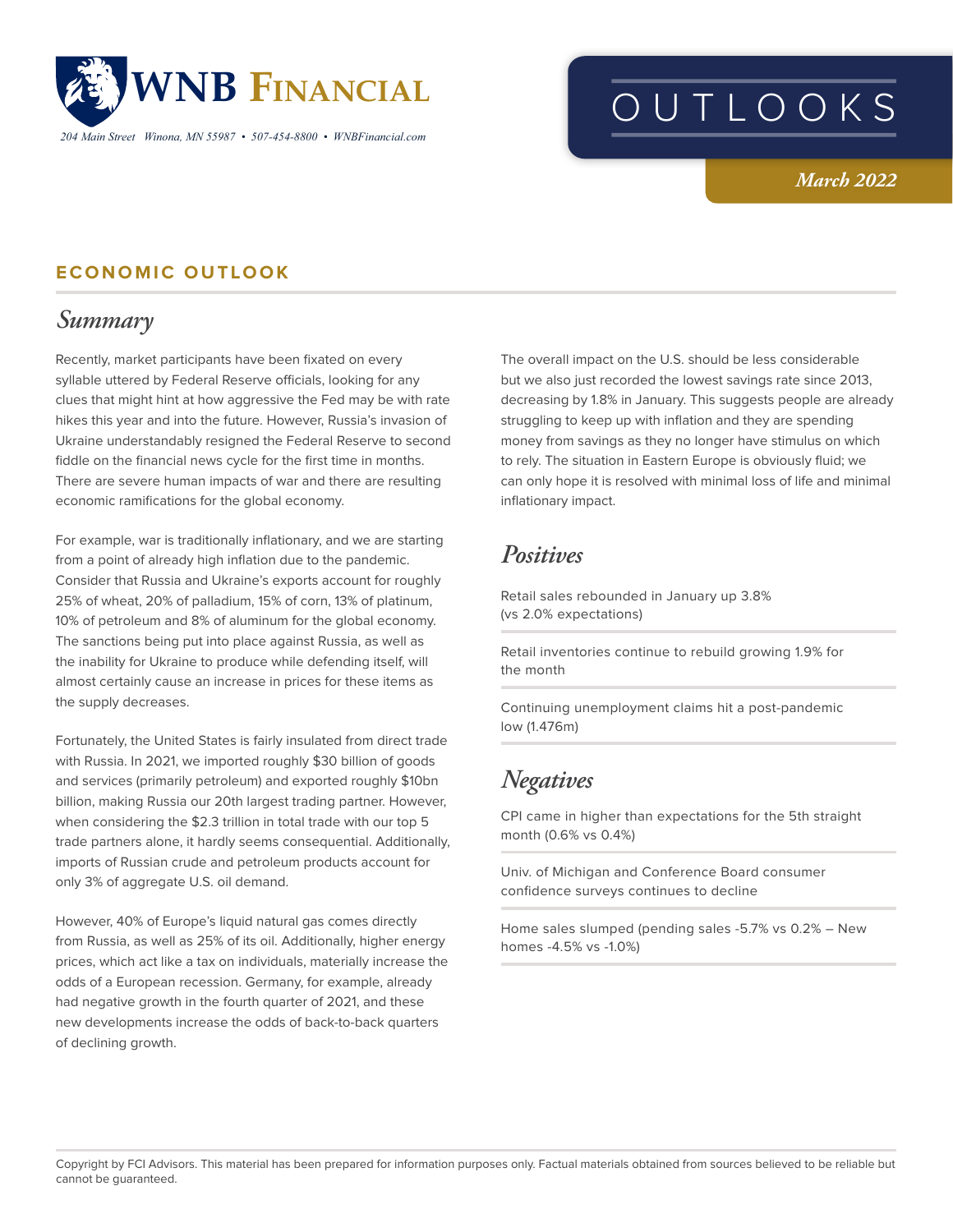

*204 Main Street Winona, MN 55987 • 507-454-8800 • WNBFinancial.com*

# OUTLOOKS

#### *March 2022*

#### **EQUITY OUTLOOK**

## *Summary*

Entering February, the equity markets were already concerned about Covid, inflation and the Federal Reserve response to inflation and Russia's intentions in Ukraine. Russia's full scale invasion has sent a clear signal that drove global markets lower. The S&P 500 finished the month down 3.0% with growth stocks once again trailing their value counterparts.

Seemingly overnight, Covid has largely left the scene as far as its impact on financial markets. Inflation fears have risen further given the increase in the crude oil price, partly triggered by the crisis in Ukraine and corresponding sanctions imposed on Russia. Those pressures are almost certain to be limited as gasoline prices are unlikely to continue to appreciate at the rate seen in the previous 18 months.

The stock market's focus has squarely shifted to the crisis in Ukraine. The humanitarian toll is tragic and it is important for investors to weigh the potential impact on capital markets. If the conflict remains contained to Ukraine, the current market correction may be fully reflecting that outcome. Neither Russia nor Ukraine are major contributors to international trade, aside from Russia's obvious impact on the fossil fuels industry. So long as Western powers don't get drawn into a more significant role in this conflict, global markets should eventually stabilize and present a buying opportunity for equity investors. If matters escalate to the contrary, it becomes quite difficult to assign probabilities around those potential scenarios and the resulting

market reaction. So the near-term stock market outlook is unfortunately in the hands of an increasingly isolated and unpredictable autocrat.

### *Positives*

Equity fundamentals

Oversold conditions in many individual stocks

Covid appears to be transitioning to an endemic

## *Negatives*

Ukraine invasion

Inflation remains elevated

Supply chain and labor shortages

## *Unkowns*

Federal Reserve's strategy evolving